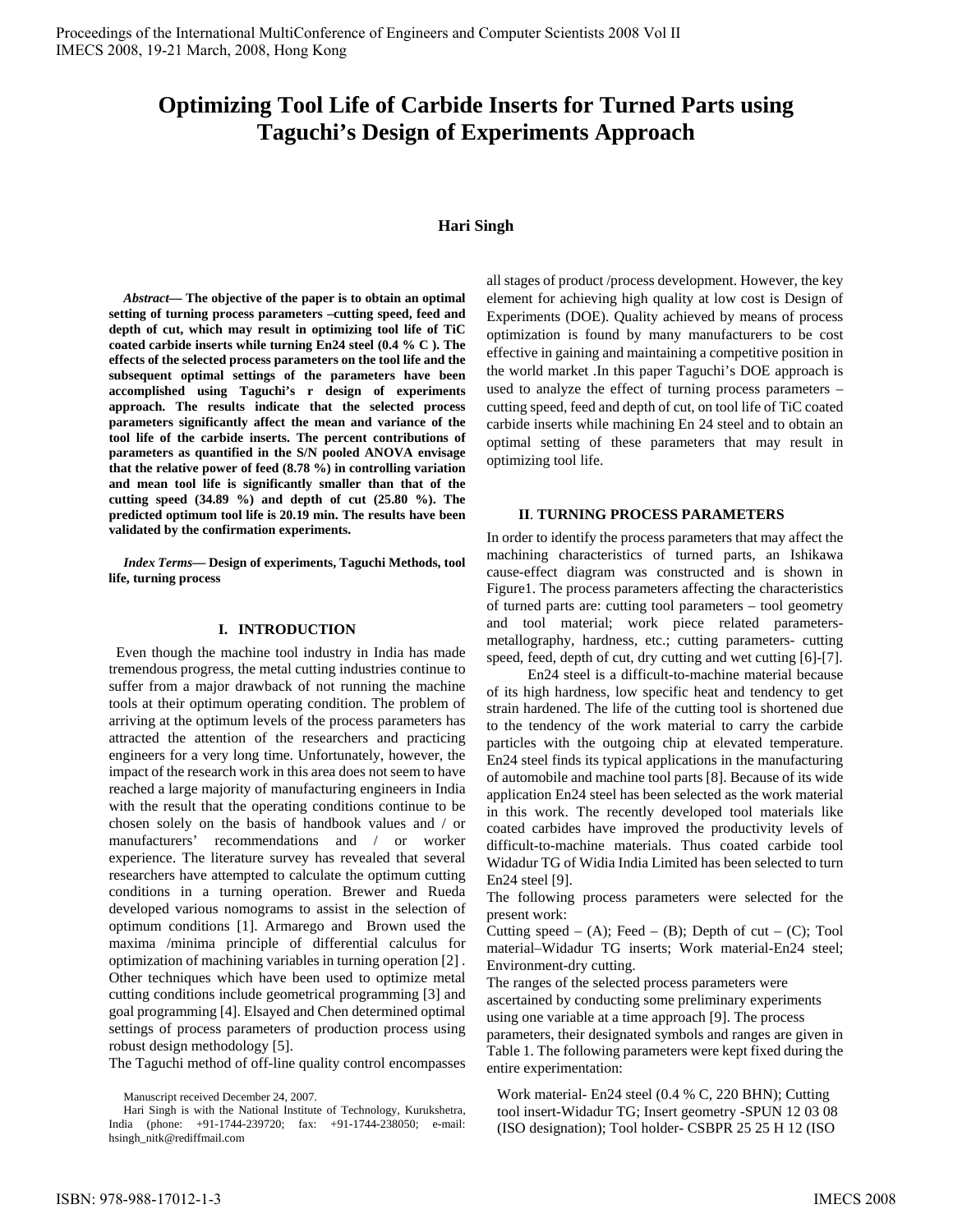> designation); Tool overhang- 30 mm; Cutting environment-Dry cutting.

#### III. **SELECTION OF AN ORTHOGONAL ARRAY**

In selecting an appropriate OA, the pre-requisites are: (a) selection of process parameters and interactions to be evaluated and (b) selection of number of levels for the selected parameters [10]. The process parameters are already decided and are given in Table 1. It was also decided to study the interactions among the parameters. The selected interactions were-cutting speed and feed (AxB); feed and depth of cut (BxC); cutting speed and depth of cut (AxC). It was also decided to study each selected parameter at three levels. This is due to the reason that non – linear behaviour, if any, of the parameters of a process can only be revealed if more than two levels are used [11]. It is also necessary that the interval between the levels in multi level experiment must be equal [12]. With three parameters each at three levels and three second-order interactions, the total degree of freedom (DOF) required is  $18$  [=3x(3-1)+3x4]. As per Taguchi's DOE approach, the total DOF of the selected OA must be greater than or equal to the total DOF required for the experiment. So, an  $L_{27}$  (3<sup>13</sup>) OA was selected for the present work. The parameters and interactions were assigned to specific columns of the array using linear graphs [13].

## **IV. EXPERIMENT, ANALYSIS AND DISCUSSION**

En24 alloy steel rods of 90mm diameter and 500mm length were turned on an H-22 centre lathe of H.M.T. TiC coated carbide inserts were used to machine En24 steel (0.4%C) of 220 BHN. Three cutting edges of a square insert were used to turn En24 steel for each trial condition using randomization technique. Thus 81cutting edges (21 carbide inserts, 4 edges each) were utilized according to the trial conditions specified in the orthogonal array. For tool life assessment, flank wear width was measured by a Large Tool Maker's microscope at an interval of 1 minute and the flank wear criterion of 0.45 mm against one tool life was applied. The results of the experiments for twenty-seven trial conditions with three repetitions are reported in Table 2. The selected quality characteristic, tool life, is a ' higher the better'(HB) type and the S/N (signal to noise) ratio for 'higher the better' type of response was used as given in (1) [12].

$$
(S/N)_{HB} = -10\log\left[\frac{1}{n}\left(\frac{1}{y_1^2} + \frac{1}{y_2^2} + \dots + \frac{1}{y_n^2}\right)\right]
$$
 (1)

Where  $y_1, y_2, \ldots, y_n$  are the responses of quality characteristic for a trial condition repeated n times.

 The S/N ratios were computed using (1) for each of the 27 trials and the values are reported in Table 2 along with the raw data. The mean response refers to the average value of the performance characteristic for each parameter at different levels. The average values of tool life for each parameter at levels 1, 2 and 3 are plotted in Figure 2. The average values of S/N ratios of various parameters at different levels are also plotted in the Figure 2. It is clear from the Figure 2 that tool life is maximum at the  $2<sup>rd</sup>$  level of cutting speed,  $1<sup>st</sup>$  level of feed and  $1<sup>st</sup>$  level of depth of cut. The S/N ratio analysis also suggests the same levels of the parameters  $(A_2, B_1 \text{ and } C_1)$  as the best levels for maximum tool life of TiC coated carbide inserts for turning En24 steel. The interaction graphs ( not shown here ) between cutting speed and feed , feed and depth of cut , cutting speed and depth of cut, reveal that  $A_2B_1$ ,  $B_1C_1$ ,  $A_2C_1$  are the best treatment combinations to give maximum tool life. Thus the interaction analysis reinforces the selection of  $2<sup>rd</sup>$  level of cutting speed  $(A_2)$ , 1<sup>st</sup> level of feed ( $B_1$ ) and 1<sup>st</sup> level of depth of cut  $(C_1)$  based on their individual effects.

 In order to study the significance of the parameters in affecting the quality characteristic of interest (tool life), analysis of variance (ANOVA) was performed. The pooled ANOVA of the raw data (tool life) is given in Table 3. The S/N ANOVA (pooled version) is given in Table 4. It is clear from ANOVAs that the parameters A, B and C (cutting speed , feed and depth of cut respectively ) significantly affect both the mean value as well as the variation of the tool life because these are significant in both the ANOVAs. The interactions ( AXB , BXC and AXC) are significant in ANOVA for raw data only and hence affect mean value of tool life only . The percent contributions of parameters as quantified under column P of Tables 3 and 4 reveal that the relative power of cutting speed (A) and depth of cut (C) in controlling the mean and variation is significantly larger than the relative power of feed (B).

### V. **ESTIMATING OPTIMAL TOOL LIFE**

The optimal tool life  $(\mu_{TL})$  is predicted at the selected optimal setting of process parameters. The significant parameters with optimal levels are already selected as:  $A_2$ ,  $B_1$  and  $C_1$ . The interaction effects are not being considered in estimating mean and confidence interval around the estimated mean due to poor additivity between parameters and interactions [12].

 The estimated mean of the response characteristic can be computed as [12] :

$$
\mu_{\text{TL}} = \overline{A}_{2} + \overline{B}_{1} + \overline{C}_{1} - 2\overline{T}_{\text{TL}} \tag{2}
$$

where  $\overline{T}_{\text{TL}}$  = overall mean of tool life = 12.96 min. (Table 2)

 $\overline{A}_2$ ,  $\overline{B}_1$  and  $\overline{C}_1$  are the mean values of tool life with parameters at optimum levels . From Figure2:  $A_2 = 16.33$ min. ,  $\overline{B}_1 = 14.93$  min. ,  $\overline{C}_1 = 14.85$  min. Hence  $\mu_{\text{TL}} =$ 20.19 min.

 A confidence interval for the predicted mean on a confirmation run can be calculated using the following equation [12]: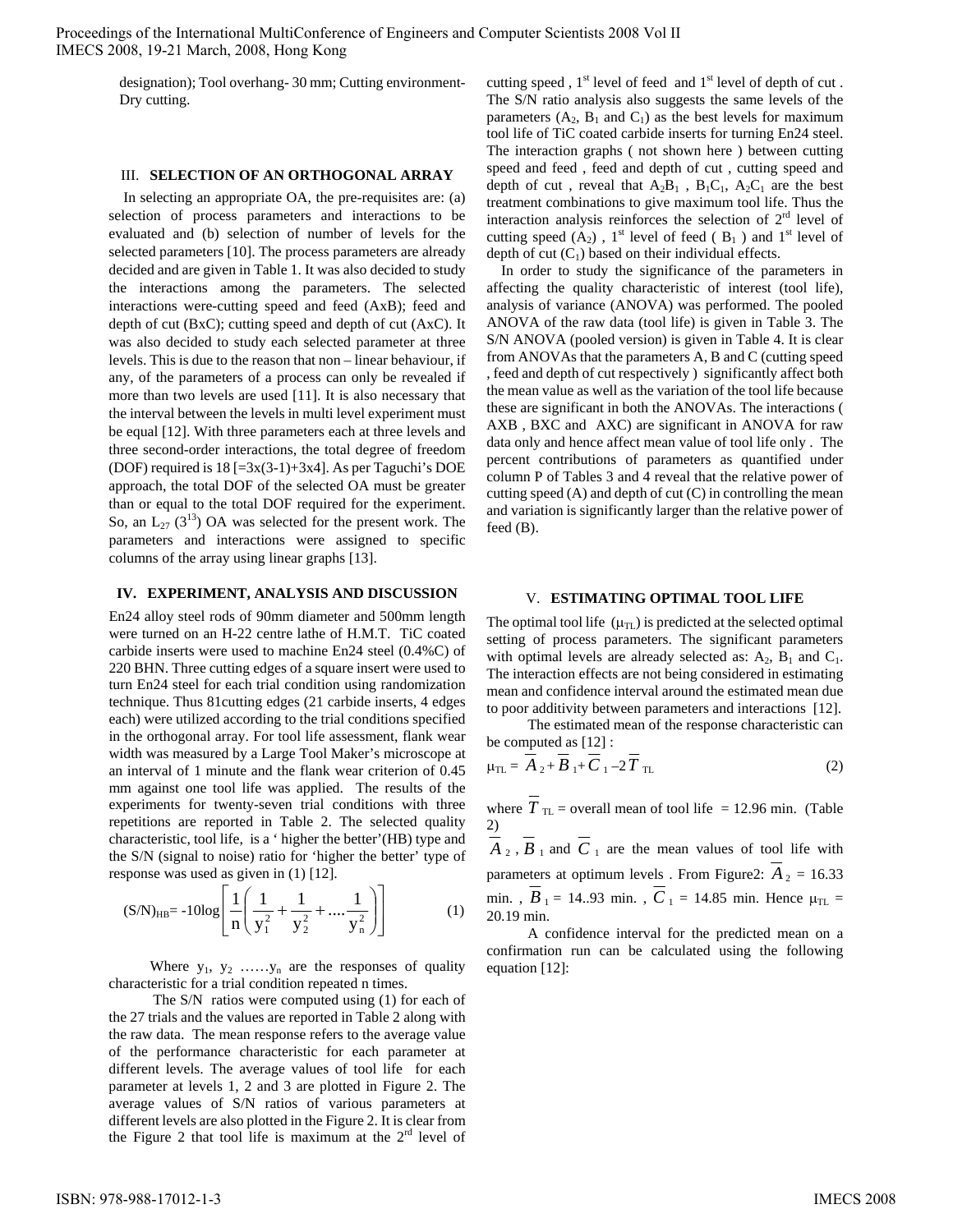

**Fig. 1. Ishikawa Cause-Effect Diagram of a Turning Process** 

| Table I: Process Parameters with their Values at three Levels |  |  |  |
|---------------------------------------------------------------|--|--|--|
|---------------------------------------------------------------|--|--|--|

| <b>Process Parameters</b> |                                                   | <b>Levels</b> |                |      |  |
|---------------------------|---------------------------------------------------|---------------|----------------|------|--|
|                           | Parameters<br>$\left(1\right)$<br>Designatio<br>n | L1            | L <sub>2</sub> | L3   |  |
| Cutting speed $(m/min)$   | $\mathsf{A}$                                      | 190           | 250            | 310  |  |
| Feed (mm/rev)             | B                                                 | 0.14          | 0.16           | 0.18 |  |
| Depth of cut (mm)         |                                                   | 0.70          | 0.85           | 1.00 |  |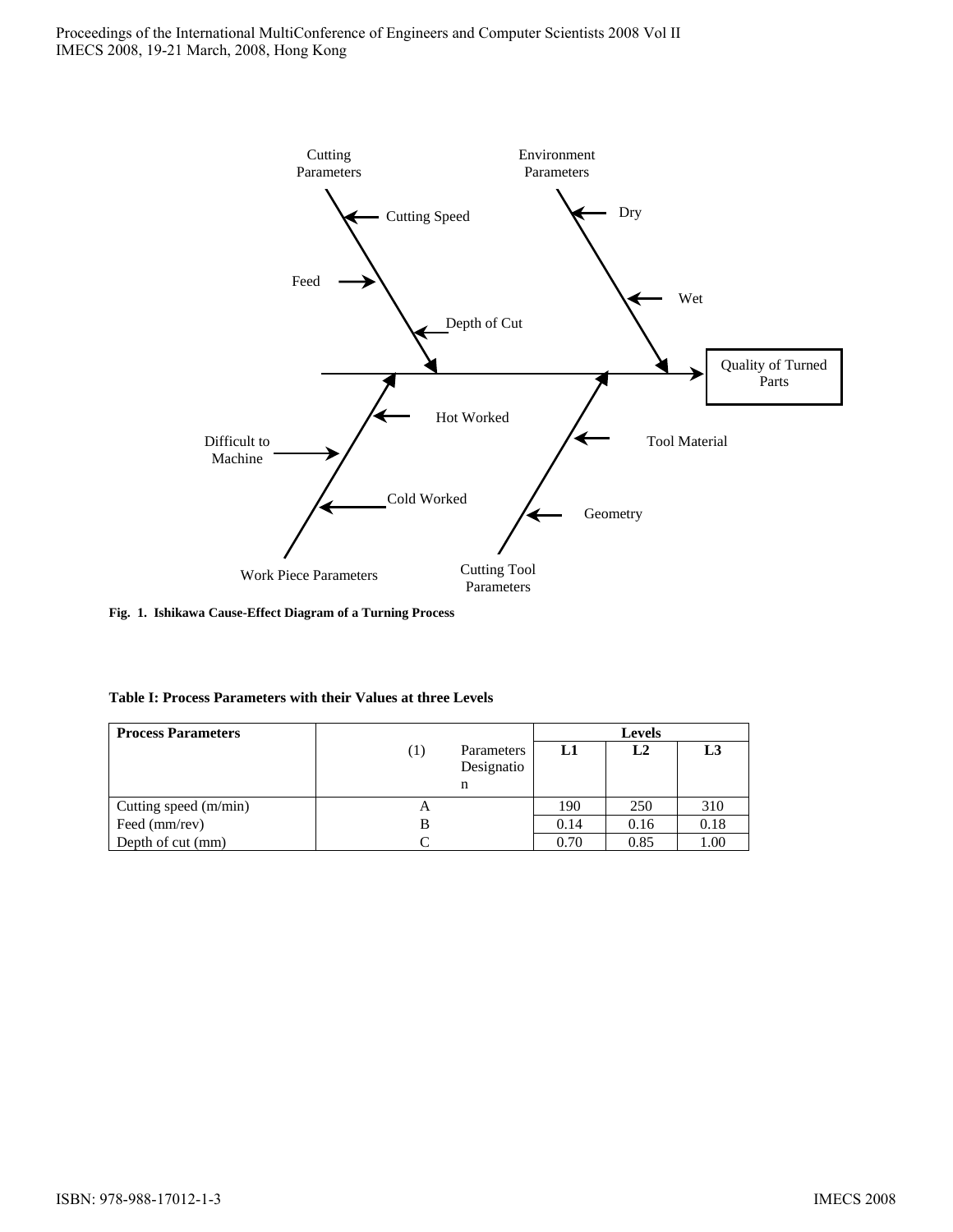| Trial No.                            | Tool Life (min.) |                |                | S/N Ratio |  |
|--------------------------------------|------------------|----------------|----------------|-----------|--|
|                                      | R1               | R <sub>2</sub> | R3             | (dB)      |  |
| $\mathbf{1}$                         | 18               | 18             | 17             |           |  |
|                                      |                  |                |                | 24.93     |  |
| $\overline{\mathbf{c}}$              | 15               | 14             | 15             | 23.31     |  |
| $\overline{3}$                       | 13               | 13             | 12             | 22.03     |  |
| $\frac{4}{5}$                        | 14               | 15             | 14             | 23.11     |  |
|                                      | 11               | 10             | 11             | 20.53     |  |
| 6                                    | 10               | 10             | 10             | 20.00     |  |
| $\overline{7}$                       | 8                | 10             | 9              | 18.98     |  |
| 8                                    | 14               | 12             | 13             | 22.23     |  |
| 9                                    | 8                | 9              | 10             | 18.98     |  |
| 10                                   | 22               | 24             | 22             | 27.09     |  |
| 11                                   | 19               | 21             | $20\,$         | 26.00     |  |
| 12                                   | 16               | 16             | 14             | 23.66     |  |
| 13                                   | 20               | 22             | 20             | 26.28     |  |
| 14                                   | 14               | 13             | 15             | 22.88     |  |
| 15                                   | 11               | 12             | 10             | 20.76     |  |
| 16                                   | 17               | 18             | 17             | 24.77     |  |
| 17                                   | 16               | 15             | 16             | 23.89     |  |
| 18                                   | 11               | 10             | 10             | 20.26     |  |
| 19                                   | 8                | 8              | $\overline{7}$ | 17.64     |  |
| 20                                   | 15               | 16             | 15             | 23.70     |  |
| 21                                   | 8                | 10             | 7              | 18.44     |  |
| 22                                   | 14               | 14             | 12             | 22.43     |  |
| 23                                   | 11               | 10             | 13             | 20.94     |  |
| 24                                   | 6                | 8              | 10             | 17.50     |  |
| 25                                   | 11               | 12             | 10             | 20.76     |  |
| 26                                   | 12               | 12             | 10             | 20.99     |  |
| 27                                   | 5                | 7              | 5              | 14.75     |  |
| <b>Total</b>                         | 347              | 359            | 344            |           |  |
| $T_{\text{TL}}$ = Overall mean of TL |                  |                |                |           |  |
| $= 12.96 \text{ min.}$               |                  |                |                |           |  |
|                                      | $TL = Tool Life$ |                |                |           |  |

**Table II: Experimental Data of Tool Life and Signal to Noise Ratio**

$$
\text{C.I.} = \sqrt{F_{\alpha}(1, f_e)V_e} \left[ \frac{1}{n_{\text{eff}}} + \frac{1}{R} \right] \tag{3}
$$

where  $F_{\alpha}$  (1, f<sub>e</sub>) = F ratio required for  $\alpha$ ;  $\alpha$ = risk; f<sub>e</sub>= error DOF; V<sub>e</sub> = error variance

 $n_{\text{eff}}$  = effective number of replications

=

$$
f_{\rm{max}}
$$

1 [*Total DOF associated in the estimate of mean*] + *N*

 $R =$  number of repetitions for confirmation experiment;  $N = Total number of experiments.$ 

Using the values  $V_e = 2.2772$  and  $f_e = 62$  from Table 3, the C.I. was calculated.

Total DOF associated with the mean  $(\mu_{\text{TL}}) = 2x3 = 6$ ; Total trials = 27;  $N = 3x27 = 81$ 

 $n_{\text{eff}} = 11.57$ ;  $\alpha = 0.05$ ;  $F_{0.05}$  (1, 62) = 4.00 (tabulated value, from F- tables)

The calculated C.I. is:  $C.I = \pm 1.955$ 

The predicted optimal tool life is:  $\mu_{\text{TL}} = 20.19$  min.

The 95% confidence interval of the predicted optimal tool life is:

 $(\mu_{TL}$ -C.I.) <  $\mu_{TL}$  (min.) < ( $\mu_{TL}$  + C.I.)

 $18.235 < \mu_{TL}$  (min.) $< 22.145$ 

# VI. **CONFIRMATION EXPERIMENT**

 Three confirmation experiments were conducted at the optimal setting of turning process parameters recommended by the investigation. The average value of tool life was found to be 20.33 min. This result was within the confidence interval (95 %) of the predicted optimal tool life.

# VII. **CONCLUSIONS**

1.The percent contributions of parameters in affecting variation in tool life while machining En24 steel with carbide inserts of ISO designation SPUN 120308 are:

| Parameter         | Percent Contribution on Tool |  |  |
|-------------------|------------------------------|--|--|
|                   | Life                         |  |  |
| Cutting speed (A) | 34.89                        |  |  |
| Depth of $cut(C)$ | 25.80                        |  |  |
| Feed $(B)$        | 8.78                         |  |  |

2. The optimal setting of process parameters for optimal tool life are:

| Parameter     | Optimal levels           |
|---------------|--------------------------|
| Cutting speed | $2(250 \text{ m/min})$   |
| Feed          | $1(0.14 \text{ mm/rev})$ |
| Depth of cut  | $1(0.70 \text{ mm})$     |

3. The percent contributions of interactions between cutting speed and feed (3.78 %) , feed and depth of cut (4.38 %) , cutting speed and depth of cut (6.94 %) in affecting mean value of the tool life are relatively smaller in comparison to the main effects of the process parameters .

4. The predicted optimal range  $(95\% CI_{CE})$  of the tool life is:

 $18.235 < \mu_{TL}$  (min.) $< 22.145$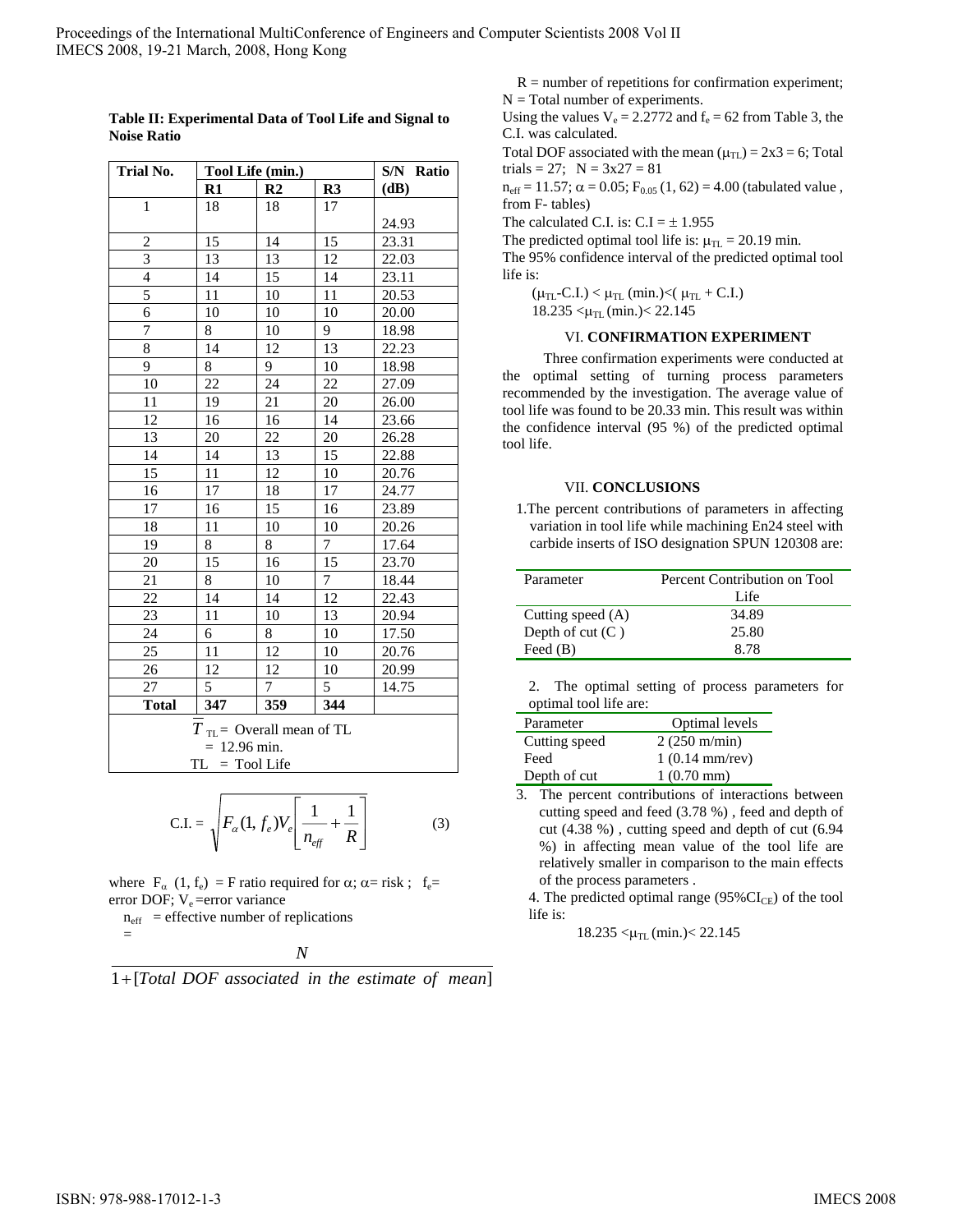

**Fig. 2 (a, b, c) . Effects of Process Parameters on Tool Life (Raw Data) and S/N Ratio (the main effects)**